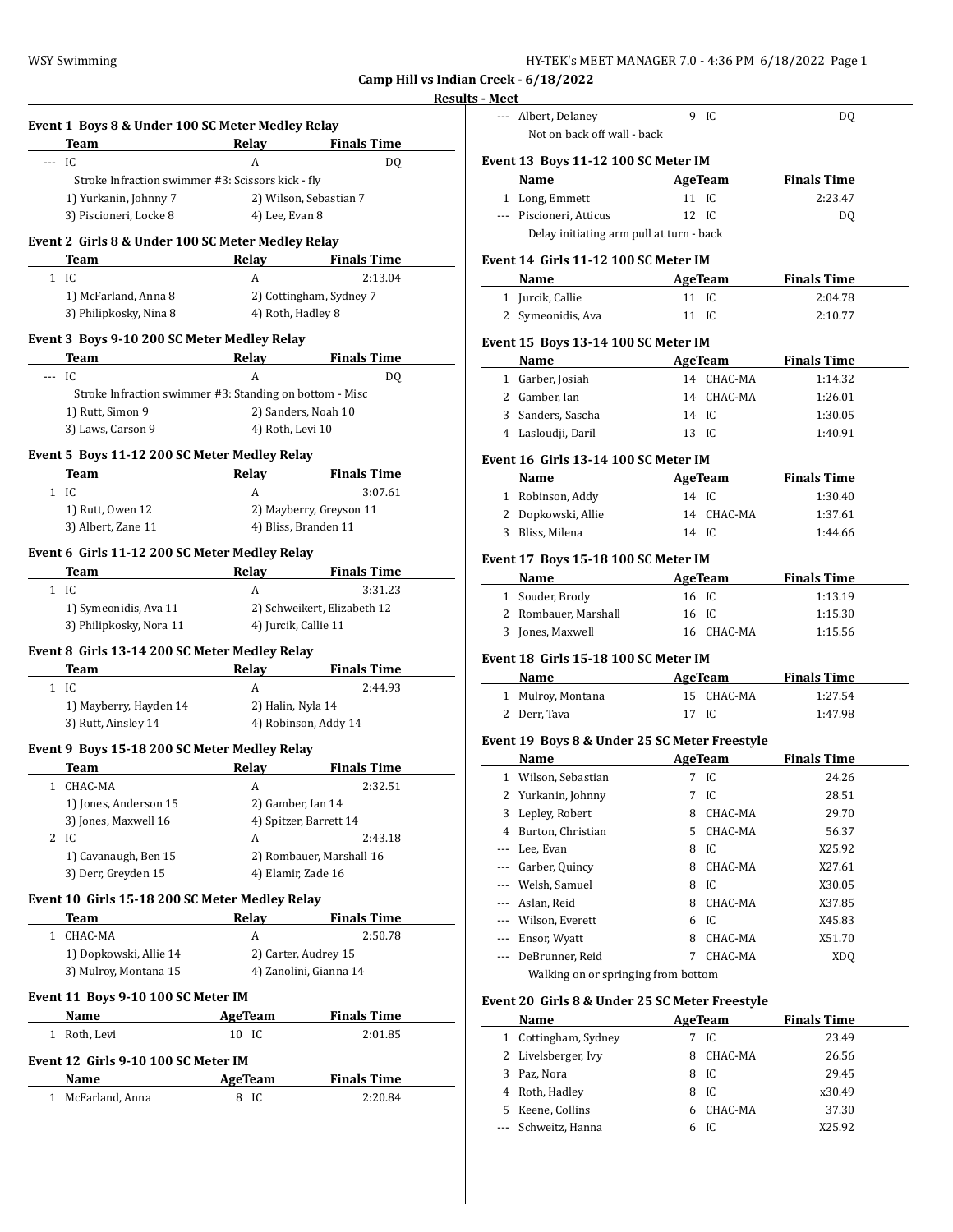| HY-TEK's MEET MANAGER 7.0 - 4:36 PM  6/18/2022  Page 2 |  |  |  |
|--------------------------------------------------------|--|--|--|
|--------------------------------------------------------|--|--|--|

### **Results - Meet**

|          | (Event 20 Girls 8 & Under 25 SC Meter Freestyle) |       |                |                    |  |
|----------|--------------------------------------------------|-------|----------------|--------------------|--|
|          | Name<br>AgeTeam                                  |       |                | <b>Finals Time</b> |  |
| --- 1    | Barnes, Raina                                    | 8     | CHAC-MA        | X27.06             |  |
|          | --- Reis, Cecilia                                | 7     | IC             | X33.53             |  |
|          | --- McFarland, Josie                             | 6     | IC             | X34.95             |  |
|          | --- Keefer, Emmalynn                             | 7     | CHAC-MA        | X36.79             |  |
|          | --- Wylie, Tatum                                 | 6     | IC             | X40.36             |  |
|          | --- Witmer, Cecelia                              | 7     | IC             | X43.78             |  |
|          |                                                  |       |                |                    |  |
|          | Event 21 Boys 9-10 50 SC Meter Freestyle         |       |                |                    |  |
|          | Name                                             |       | AgeTeam        | <b>Finals Time</b> |  |
|          | 1 Smith, Sorne                                   |       | 9 CHAC-MA      | 51.25              |  |
|          | 2 Skolnicki, Grant                               | 9     | CHAC-MA        | 52.26              |  |
|          | 3 Rutt, Simon                                    | 9     | IC             | 55.52              |  |
|          | 4 Hoffman, Gabriel                               | 9     | IC             | 59.55              |  |
|          | --- Keene, Breck                                 | 9     | CHAC-MA        | X46.90             |  |
|          | --- Burton, Jackson                              | 9     | CHAC-MA        | X53.99             |  |
| $---$    | Sanders, Noah                                    | 10    | IC             | X57.43             |  |
|          | --- Laws, Carson                                 | 9     | IC             | X59.93             |  |
|          | --- Wylie, Reid                                  | 9     | IC             | X1:04.26           |  |
|          | --- Prendergast, Samuel                          | 9     | CHAC-MA        | X1:08.71           |  |
| ---      | Carter, Brenton                                  |       | 10 CHAC-MA     | X1:27.73           |  |
|          |                                                  |       |                |                    |  |
|          | Event 22 Girls 9-10 50 SC Meter Freestyle        |       |                |                    |  |
|          | <b>Name</b>                                      |       | AgeTeam        | <b>Finals Time</b> |  |
|          | 1 Kern, Elise                                    |       | 10 CHAC-MA     | 54.47              |  |
|          | 2 Chang, Sloane                                  | 9     | IC             | 1:03.63            |  |
|          | 3 Chang, Evelyn                                  | 9     | IC             | 1:06.69            |  |
| $\cdots$ | Salador, Abby                                    | 9     | IC             | X1:09.21           |  |
|          |                                                  |       |                |                    |  |
|          | Event 23 Boys 11-12 50 SC Meter Freestyle        |       |                |                    |  |
|          | Name                                             |       | AgeTeam        | <b>Finals Time</b> |  |
|          | 1 Bliss, Branden                                 | 11 IC |                | 38.22              |  |
|          | 2 Crandall, Zaidyn                               |       | 12 CHAC-MA     | 42.59              |  |
|          | 3 Miller, Samuel                                 | 12    | CHAC-MA        | 43.99              |  |
|          | 4 Long, Emmett                                   | 11    | IC             | 50.64              |  |
|          | --- Fought, Jaxon                                | 11    | IC             | X47.68             |  |
|          | --- Fought, Jude                                 | 11    | IC             | X48.41             |  |
|          | --- Waite, Jonah                                 | 11    | IC             | X51.28             |  |
|          | --- Witmer, Jacob                                | 11    | IC             | X1:07.58           |  |
|          | Event 24 Girls 11-12 50 SC Meter Freestyle       |       |                |                    |  |
|          | Name                                             |       | AgeTeam        | <b>Finals Time</b> |  |
|          | 1 Lepley, Toccoa                                 |       | 11 CHAC-MA     | 45.05              |  |
|          | 2 Philipkosky, Nora                              |       |                |                    |  |
|          |                                                  | 11 IC |                | 46.68              |  |
|          | 3 Hicks, Flora                                   | 11 IC |                | 47.60              |  |
|          | --- Perate, Julia                                | 12    | IC             | X45.15             |  |
|          | --- Perrotta-Montgomery, Alana                   | 11 IC |                | X54.36             |  |
|          | Event 25 Boys 13-14 50 SC Meter Freestyle        |       |                |                    |  |
|          | Name                                             |       | <b>AgeTeam</b> | <b>Finals Time</b> |  |
|          | 1 Sanders, Sascha                                | 14 IC |                | 33.24              |  |
|          | 2 Barnes, Keith                                  |       | 14 CHAC-MA     | 34.02              |  |
|          | 3 Rombauer, Grayson                              | 14 IC |                | 43.03              |  |
|          | 4 Jones, Jackson                                 |       | 13 CHAC-MA     | 48.42              |  |
|          | --- Garber, Josiah                               |       |                |                    |  |
|          |                                                  |       | 14 CHAC-MA     | X30.04             |  |
|          | --- Kozlowski, Jack Ethan                        |       | 13 CHAC-MA     | X34.51             |  |
|          |                                                  |       |                |                    |  |
|          |                                                  |       |                |                    |  |
|          |                                                  |       |                |                    |  |
|          |                                                  |       |                |                    |  |
|          |                                                  |       |                |                    |  |

|     | Event 26 Girls 13-14 50 SC Meter Freestyle      |       |                 |                    |  |
|-----|-------------------------------------------------|-------|-----------------|--------------------|--|
|     | Name                                            |       | AgeTeam         | <b>Finals Time</b> |  |
|     | 1 Bliss, Milena                                 | 14 IC |                 | 40.26              |  |
|     | 2 Zanolini, Gianna                              |       | 14 CHAC-MA      | 40.62              |  |
|     | 3 Barbetta, Holly                               | 13 IC |                 | 44.14              |  |
|     | --- Souder, Darby                               | 13 IC |                 | X40.90             |  |
|     |                                                 |       |                 |                    |  |
|     | Event 27 Boys 15-18 50 SC Meter Freestyle       |       |                 |                    |  |
|     | Name                                            |       | AgeTeam         | <b>Finals Time</b> |  |
|     | 1 Rombauer, Marshall                            |       | 16 IC           | 30.27              |  |
|     | 2 Elamir. Zade                                  | 16 IC |                 | 34.89              |  |
|     | 3 Jones, Anderson                               |       | 15 CHAC-MA      | 36.76              |  |
|     | --- Gaspich, Brent                              | 15 IC |                 | X33.96             |  |
|     | --- Cavanaugh, Ben                              | 15 IC |                 | X46.21             |  |
|     | Event 28 Girls 15-18 50 SC Meter Freestyle      |       |                 |                    |  |
|     | Name                                            |       | <b>AgeTeam</b>  | <b>Finals Time</b> |  |
|     | 1 Plessinger, Jillian                           | 15 IC |                 | 35.02              |  |
|     | 2 Carter, Audrey                                | 15    | CHAC-MA         | 36.62              |  |
|     | 3 Derr, Tava                                    | 17 IC |                 | 41.53              |  |
|     |                                                 |       |                 |                    |  |
|     | Event 29 Boys 8 & Under 25 SC Meter Backstroke  |       |                 |                    |  |
|     | Name                                            |       | <b>AgeTeam</b>  | <b>Finals Time</b> |  |
|     | 1 Lepley, Robert                                |       | 8 CHAC-MA       | 33.50              |  |
|     | 2 Piscioneri, Locke                             |       | 8 IC            | 34.48              |  |
|     | 3 Yurkanin, Johnny                              |       | 7 IC            | 1:14.56            |  |
|     | 4 Burton, Christian                             |       | 5 CHAC-MA       | 1:21.41            |  |
|     | --- Garber, Quincy                              |       | 8 CHAC-MA       | X33.48             |  |
|     | --- Lee, Evan                                   |       | 8 IC            | X34.36             |  |
|     | --- DeBrunner, Reid                             |       | 7 CHAC-MA       | X44.27             |  |
|     | --- Wilson, Everett                             |       | 6 IC            | X1:19.82           |  |
|     | Event 30 Girls 8 & Under 25 SC Meter Backstroke |       |                 |                    |  |
|     | Name                                            |       | AgeTeam         | <b>Finals Time</b> |  |
|     | 1 McFarland, Anna                               |       | 8 IC            | 29.06              |  |
|     | 2 Barnes, Raina                                 |       | 8 CHAC-MA       | 35.00              |  |
|     |                                                 |       |                 |                    |  |
|     | 3 Livelsberger, Ivy                             |       | 8 CHAC-MA       | 36.89              |  |
|     | 4 Witmer, Cecelia                               |       | 7 <sub>IC</sub> | 52.17              |  |
|     | --- Keefer, Emmalynn                            |       | 7 CHAC-MA       | X35.14             |  |
|     | --- Roth, Hadley                                |       | 8 IC            | X35.75             |  |
|     | --- Keene, Collins                              | 6     | CHAC-MA         | X36.43             |  |
|     | --- McFarland, Josie                            |       | 6 IC            | X38.80             |  |
|     | --- Schweitz, Hanna                             |       | 6 IC            | X43.60             |  |
|     | --- Reis, Cecilia                               |       | 7 IC            | X43.97             |  |
|     | --- Paz, Nora                                   |       | 8 IC            | DQ                 |  |
|     | Pulling on lane line                            |       |                 |                    |  |
| --- | Wylie, Tatum                                    |       | 6 IC            | XDQ                |  |
|     | Pulling on lane line                            |       |                 |                    |  |
|     | Event 31 Boys 9-10 50 SC Meter Backstroke       |       |                 |                    |  |
|     | <b>Name</b>                                     |       | <b>AgeTeam</b>  | <b>Finals Time</b> |  |
|     | 1 Burton, Jackson                               | 9     | CHAC-MA         | 1:07.79            |  |
|     | 2 Skolnicki, Grant                              | 9     | CHAC-MA         | 1:08.43            |  |
|     | 3 Laws, Carson                                  |       | 9 IC            | 1:23.69            |  |
|     | 4 Sanders, Noah                                 | 10 IC |                 | 1:23.85            |  |
|     | --- Roth, Levi                                  | 10 IC |                 | X56.10             |  |
|     | --- Keene, Breck                                |       | 9 CHAC-MA       | X58.74             |  |
|     | --- Prendergast, Samuel                         | 9     | CHAC-MA         | X1:17.24           |  |
|     | Wylie, Reid                                     |       | 9 IC            | X1:30.67           |  |
|     |                                                 |       |                 |                    |  |
|     |                                                 |       |                 |                    |  |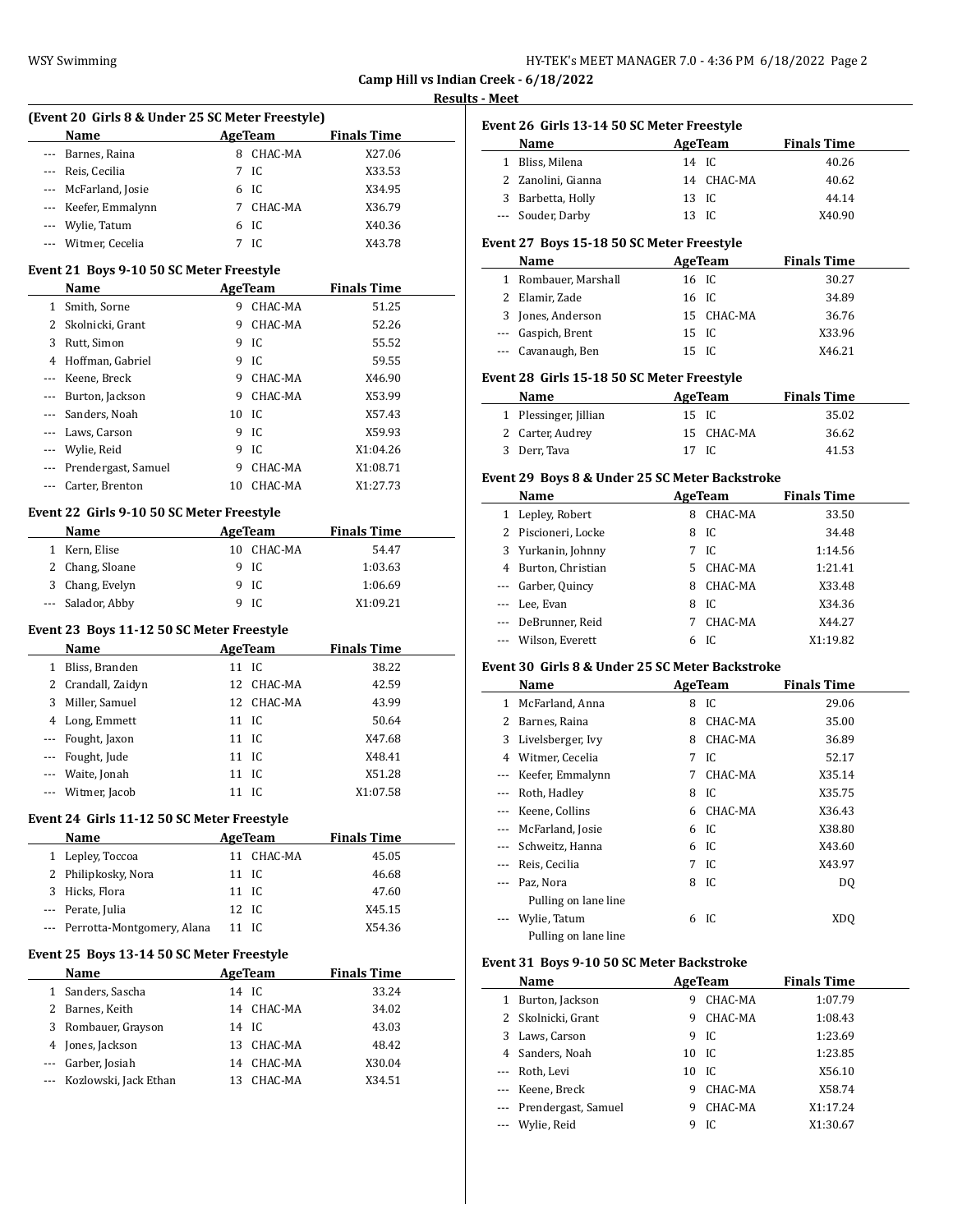| HY-TEK's MEET MANAGER 7.0 - 4:36 PM  6/18/2022  Page 3 |  |  |  |
|--------------------------------------------------------|--|--|--|
|--------------------------------------------------------|--|--|--|

#### **Results - M**

|                                            | (Event 31 Boys 9-10 50 SC Meter Backstroke) |                 |                |                    |  |  |
|--------------------------------------------|---------------------------------------------|-----------------|----------------|--------------------|--|--|
|                                            | Name                                        |                 | AgeTeam        | <b>Finals Time</b> |  |  |
|                                            | Carter, Brenton                             |                 | 10 CHAC-MA     | X1:33.23           |  |  |
| Event 32 Girls 9-10 50 SC Meter Backstroke |                                             |                 |                |                    |  |  |
|                                            | Name                                        |                 | <b>AgeTeam</b> | <b>Finals Time</b> |  |  |
| $\mathbf{1}$                               | Salador, Abby                               | 9               | IC.            | 1:30.23            |  |  |
| $- - -$                                    | Chang, Sloane                               |                 | 9 IC           | X1:16.43           |  |  |
| $\cdots$                                   | Chang, Evelyn                               |                 | 9 IC           | DO.                |  |  |
|                                            | Non-continuous turning action               |                 |                |                    |  |  |
|                                            | Event 33 Boys 11-12 50 SC Meter Backstroke  |                 |                |                    |  |  |
|                                            | Name                                        |                 | AgeTeam        | <b>Finals Time</b> |  |  |
|                                            | 1 Albert, Zane                              | $11$ IC         |                | 44.01              |  |  |
| 2                                          | Crandall, Zaidyn                            |                 | 12 CHAC-MA     | 51.21              |  |  |
| 3                                          | Rutt, Owen                                  | 12 IC           |                | 54.33              |  |  |
| ---                                        | Fought, Jude                                | $11 \text{ IC}$ |                | X1:04.10           |  |  |
|                                            | Fought, Jaxon                               | $11 \text{ IC}$ |                | X1:06.37           |  |  |
|                                            | Waite, Jonah                                | $11 \text{ IC}$ |                | X1:08.30           |  |  |
|                                            | Witmer, Jacob                               | 11 IC           |                | <b>XDQ</b>         |  |  |
|                                            | Walking on or springing from bottom         |                 |                |                    |  |  |
|                                            | Long, Emmett                                | 11 IC           |                | XD <sub>O</sub>    |  |  |
|                                            | Did not finish on back                      |                 |                |                    |  |  |
|                                            | Event 34 Girls 11-12 50 SC Meter Backstroke |                 |                |                    |  |  |
|                                            | Name                                        |                 | <b>AgeTeam</b> | <b>Finals Time</b> |  |  |
|                                            | 1 Lanlay Tossas (11 CHAC MA)                |                 |                | $E \subset E1$     |  |  |

## 1 Lepley, Toccoa 11 CHAC-MA 56.51 2 Symeonidis, Ava 11 IC 1:05.46 --- Hicks, Flora 11 IC X1:00.64 --- Perrotta-Montgomery, Alana 11 IC XDQ Not on back off wall --- Perate, Julia 12 IC DQ Not on back off wall

### **Event 35 Boys 13-14 50 SC Meter Backstroke**

| Name                          |       | AgeTeam    | <b>Finals Time</b> |  |
|-------------------------------|-------|------------|--------------------|--|
| 1 Lasloudji, Daril            | 13 IC |            | 46.10              |  |
| 2 Rombauer, Grayson           | 14 IC |            | 1:00.59            |  |
| --- Barnes, Keith             |       | 14 CHAC-MA | DO.                |  |
| Non-continuous turning action |       |            |                    |  |
| --- Jones, Jackson            |       | 13 CHAC-MA | DO                 |  |
| No touch at turn              |       |            |                    |  |

### **Event 36 Girls 13-14 50 SC Meter Backstroke**

| Name                |       | AgeTeam    | <b>Finals Time</b> |  |
|---------------------|-------|------------|--------------------|--|
| 1 Mayberry, Hayden  |       | 14 IC      | 40.16              |  |
| 2 Dopkowski, Allie  |       | 14 CHAC-MA | 41.79              |  |
| 3 Souder, Darby     | 13 IC |            | 49.53              |  |
| --- Barbetta, Holly | 13.   | -IC        | X53.78             |  |

#### **Event 37 Boys 15-18 50 SC Meter Backstroke**

| <b>Name</b>        | AgeTeam | <b>Finals Time</b> |
|--------------------|---------|--------------------|
| 1 Derr, Greyden    | 15 IC   | 34.59              |
| 2 Souder, Brody    | 16 IC   | 35.50              |
| --- Gaspich, Brent | 15 IC   | X48.57             |
| --- Cavanaugh, Ben | 15 IC   | X58.37             |

### **Event 38 Girls 15-18 50 SC Meter Backstroke**

| Name              | AgeTeam    | <b>Finals Time</b> |
|-------------------|------------|--------------------|
| 1 Mulroy, Montana | 15 CHAC-MA | 39.78              |

|   | - Meet                                             |             |                |                    |
|---|----------------------------------------------------|-------------|----------------|--------------------|
|   | 2 Plessinger, Jillian                              | 15 IC       |                | 40.65              |
| 3 | Derr, Tava                                         | 17 IC       |                | 54.99              |
|   | Event 39 Boys 9-10 100 SC Meter Freestyle          |             |                |                    |
|   | Name                                               |             | AgeTeam        | <b>Finals Time</b> |
|   | 1 Sanders, Noah                                    |             | 10 IC          | 2:13.47            |
|   | 2 Wylie, Reid                                      | 9           | IC             | 2:38.49            |
|   | Event 40 Girls 9-10 100 SC Meter Freestyle         |             |                |                    |
|   | <b>Example 2</b> AgeTeam<br>Name                   |             |                | <b>Finals Time</b> |
|   | 1 Albert, Delaney                                  |             | 9 IC           | 1:43.83            |
|   | 2 Salador, Abby                                    | 9           | IC             | 2:40.08            |
|   |                                                    |             |                |                    |
|   | Event 41 Boys 11-12 100 SC Meter Freestyle<br>Name |             | <b>AgeTeam</b> | <b>Finals Time</b> |
|   | 1 Rutt, Owen                                       | 12 IC       |                | 1:38.60            |
|   | 2 Piscioneri, Atticus                              | 12 IC       |                | 1:40.45            |
|   |                                                    |             |                |                    |
|   | Event 42 Girls 11-12 100 SC Meter Freestyle        |             |                |                    |
|   | Name                                               |             | AgeTeam        | <b>Finals Time</b> |
|   | 1 Perate, Julia<br>2 Philipkosky, Nora             | 12<br>11 IC | IC             | 1:47.01<br>1:54.25 |
|   |                                                    |             |                |                    |
|   | Event 43 Boys 13-14 100 SC Meter Freestyle         |             |                |                    |
|   | Name                                               | AgeTeam     |                | <b>Finals Time</b> |
|   | 1 Spitzer, Barrett                                 |             | 14 CHAC-MA     | 1:15.35            |
|   | 2 Lasloudji, Daril                                 | 13          | IC             | 1:27.36            |
|   | 3 Waite, Jonah                                     | 11 IC       |                | 2:13.41            |
|   | Event 44 Girls 13-14 100 SC Meter Freestyle        |             |                |                    |
|   | <b>Name</b>                                        |             | <b>AgeTeam</b> | <b>Finals Time</b> |
|   | 1 Robinson, Addy                                   | 14 IC       |                | 1:17.51            |
|   | 2 Halin, Nyla                                      | 14 IC       |                | 1:18.21            |
|   | 3 Dopkowski, Allie                                 |             | 14 CHAC-MA     | 1:22.42            |
|   | 4 Zanolini, Gianna                                 |             | 14 CHAC-MA     | 1:31.91            |
|   | Event 45 Boys 15-18 100 SC Meter Freestyle         |             |                |                    |
|   | Name                                               |             | AgeTeam        | <b>Finals Time</b> |
|   | 1 Souder, Brody                                    | 16 IC       |                | 1:04.48            |
|   | 2 Schweikert, Alex                                 | 15          | IC             | 1:05.00            |
| 3 | Jones, Maxwell                                     | 16          | CHAC-MA        | 1:05.02            |
|   | Event 46 Girls 15-18 100 SC Meter Freestyle        |             |                |                    |
|   | Name                                               |             | AgeTeam        | <b>Finals Time</b> |
|   | 1 Carter, Audrey                                   |             | 15 CHAC-MA     | 1:22.33            |
|   | 2 Souder, Darby                                    | 13 IC       |                | 1:40.64            |
|   | 3 Barbetta, Holly                                  |             | 13 IC          | 1:44.50            |
|   |                                                    |             |                |                    |
|   | Event 47 Boys 8 & Under 25 SC Meter Breaststroke   |             |                |                    |
|   | <b>Name</b>                                        |             | <b>AgeTeam</b> | <b>Finals Time</b> |
|   | 1 Piscioneri, Locke                                |             | 8 IC           | 38.79              |
|   | 2 Garber, Quincy                                   |             | 8 CHAC-MA      | 42.56              |
|   | --- Wilson, Sebastian                              |             | 7 IC           | DQ                 |
|   | Downward butterfly kick                            |             |                |                    |
|   | Event 48 Girls 8 & Under 25 SC Meter Breaststroke  |             |                |                    |
|   | Name                                               |             | AgeTeam        | <b>Finals Time</b> |
|   | 1 Cottingham, Sydney                               |             | 7 IC           | 35.02              |
|   | 2 Philipkosky, Nina                                | 8           | IC             | 39.11              |
|   | --- Keene, Collins                                 |             | 6 CHAC-MA      | DQ                 |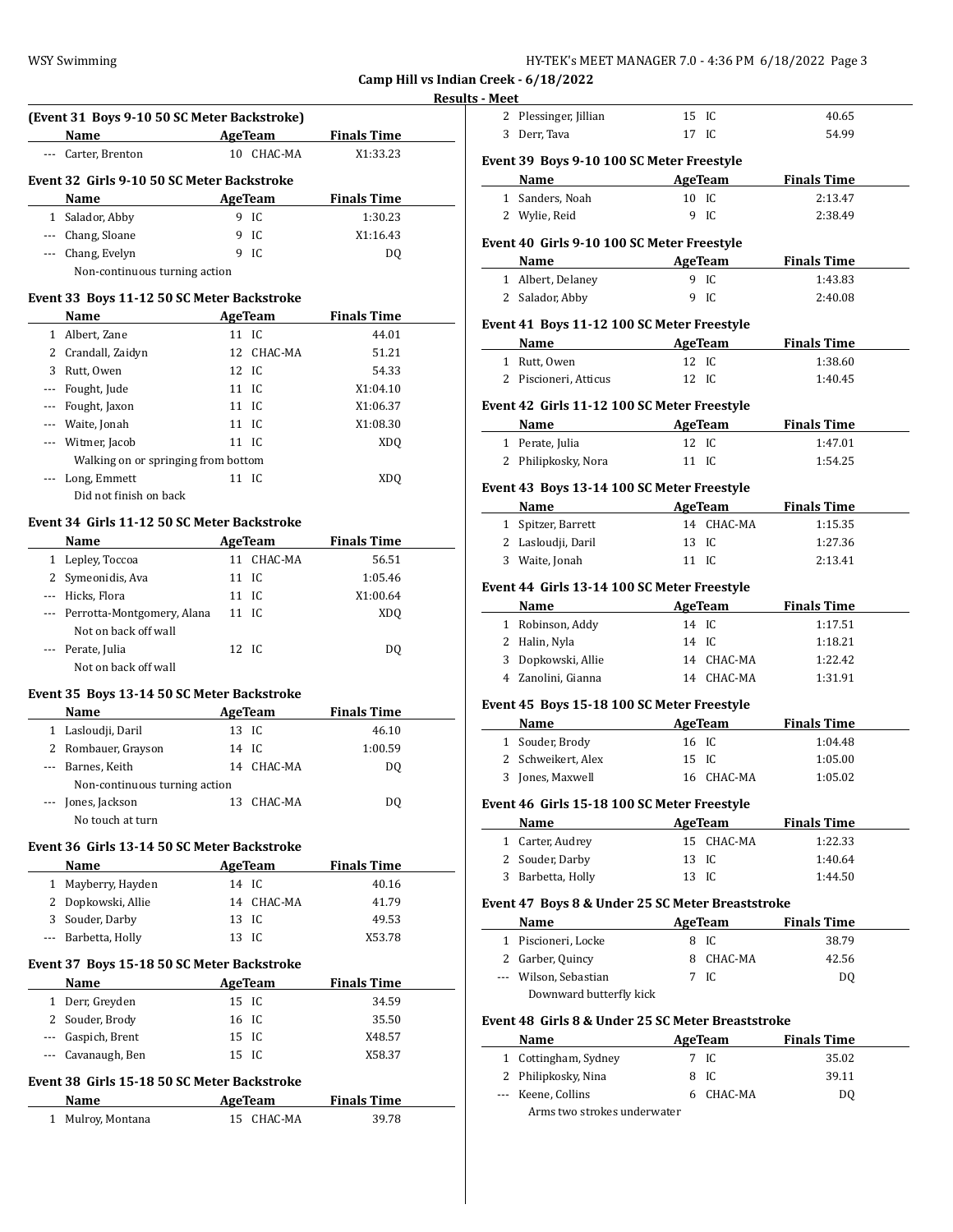| HY-TEK's MEET MANAGER 7.0 - 4:36 PM  6/18/2022  Page 4 |  |  |
|--------------------------------------------------------|--|--|
|--------------------------------------------------------|--|--|

### **Results - Meet**

|       | Event 49 Boys 9-10 50 SC Meter Breaststroke                                                                                                                                                                                   |       |                |                     |
|-------|-------------------------------------------------------------------------------------------------------------------------------------------------------------------------------------------------------------------------------|-------|----------------|---------------------|
|       | Name                                                                                                                                                                                                                          |       | AgeTeam        | <b>Finals Time</b>  |
|       | 1 Rutt, Simon                                                                                                                                                                                                                 |       | 9 IC           | 1:09.11             |
|       | 2 Smith, Sorne                                                                                                                                                                                                                |       | 9 CHAC-MA      | 1:09.69             |
|       | 3 Keene, Breck                                                                                                                                                                                                                |       | 9 CHAC-MA      | 1:16.14             |
|       | --- Brett, Owen                                                                                                                                                                                                               |       | 9 CHAC-MA      | <b>XDQ</b>          |
|       | Arms two strokes underwater                                                                                                                                                                                                   |       |                |                     |
| $---$ | Hoffman, Gabriel                                                                                                                                                                                                              | 9     | IC             | DQ                  |
|       | One hand touch                                                                                                                                                                                                                |       |                |                     |
|       |                                                                                                                                                                                                                               |       |                |                     |
|       | --- Carter, Brenton<br>Scissors kick                                                                                                                                                                                          |       | 10 CHAC-MA     | <b>XDQ</b>          |
|       | Event 50 Girls 9-10 50 SC Meter Breaststroke                                                                                                                                                                                  |       |                |                     |
|       | Name                                                                                                                                                                                                                          |       |                | AgeTeam Finals Time |
|       | 1 Albert, Delaney                                                                                                                                                                                                             |       | 9 IC           | 1:06.14             |
|       | Event 51 Boys 11-12 50 SC Meter Breaststroke                                                                                                                                                                                  |       |                |                     |
|       | Name<br><b>Example 2.1 AgeTeam</b>                                                                                                                                                                                            |       |                | <b>Finals Time</b>  |
|       | 1 Mayberry, Greyson                                                                                                                                                                                                           |       | 11 IC          | 49.72               |
|       | 2 Bliss, Branden                                                                                                                                                                                                              | 11 IC |                | 54.68               |
|       | 3 Carter, Landon                                                                                                                                                                                                              |       | 12 CHAC-MA     | 1:04.76             |
|       |                                                                                                                                                                                                                               |       |                |                     |
|       | Event 52 Girls 11-12 50 SC Meter Breaststroke                                                                                                                                                                                 |       |                |                     |
|       | Name                                                                                                                                                                                                                          |       |                | AgeTeam Finals Time |
|       | 1 Lepley, Toccoa                                                                                                                                                                                                              |       | 11 CHAC-MA     | 56.35               |
|       | 2 Jurcik, Callie                                                                                                                                                                                                              | 11 IC |                | 1:03.96             |
|       | --- Hicks, Flora                                                                                                                                                                                                              | 11 IC |                | X1:01.11            |
|       | --- Schweikert, Elizabeth                                                                                                                                                                                                     | 12 IC |                | DQ                  |
|       | Standing on bottom                                                                                                                                                                                                            |       |                |                     |
|       |                                                                                                                                                                                                                               |       |                |                     |
|       | Event 53 Boys 13-14 50 SC Meter Breaststroke                                                                                                                                                                                  |       |                |                     |
|       | Name                                                                                                                                                                                                                          |       |                | <b>Finals Time</b>  |
|       | <b>Example 2018</b> AgeTeam<br>1 Gamber, Ian                                                                                                                                                                                  |       | 14 CHAC-MA     | 42.66               |
|       |                                                                                                                                                                                                                               |       | 13 CHAC-MA     | 51.78               |
|       | 2 Kozlowski, Jack Ethan                                                                                                                                                                                                       | 14 IC |                | 1:01.72             |
|       | 3 Rombauer, Grayson<br>--- Garber, Josiah                                                                                                                                                                                     |       | 14 CHAC-MA     | X38.71              |
|       |                                                                                                                                                                                                                               |       |                |                     |
|       | Event 54 Girls 13-14 50 SC Meter Breaststroke                                                                                                                                                                                 |       |                |                     |
|       | Name                                                                                                                                                                                                                          |       | AgeTeam        | <b>Finals Time</b>  |
|       | 1 Halin, Nyla                                                                                                                                                                                                                 | 14 IC |                | 43.90               |
|       | 2 Rutt, Ainsley                                                                                                                                                                                                               | 14 IC |                | 48.57               |
|       | 3 Zanolini, Gianna                                                                                                                                                                                                            |       | 14 CHAC-MA     | 57.49               |
|       | Event 55 Boys 15-18 50 SC Meter Breaststroke                                                                                                                                                                                  |       |                |                     |
|       | Name and the same state of the state of the state of the state of the state of the state of the state of the state of the state of the state of the state of the state of the state of the state of the state of the state of |       | AgeTeam        | <b>Finals Time</b>  |
|       | 1 Schweikert, Alex                                                                                                                                                                                                            | 15 IC |                | 41.77               |
|       | 2 Jones, Anderson                                                                                                                                                                                                             |       | 15 CHAC-MA     | 47.78               |
|       | 3 Elamir, Zade                                                                                                                                                                                                                | 16 IC |                | 49.38               |
|       | Event 56 Girls 15-18 50 SC Meter Breaststroke                                                                                                                                                                                 |       |                |                     |
|       | Name                                                                                                                                                                                                                          |       |                |                     |
|       |                                                                                                                                                                                                                               |       | <b>AgeTeam</b> | <b>Finals Time</b>  |
| 1     | Carter, Audrey                                                                                                                                                                                                                | 14 IC | 15 CHAC-MA     | 50.74<br>51.83      |
|       | 2 Bliss, Milena                                                                                                                                                                                                               |       |                |                     |
|       | Event 58 Girls 8 & Under 25 SC Meter Butterfly                                                                                                                                                                                |       |                |                     |
|       | Name                                                                                                                                                                                                                          |       | AgeTeam        | <b>Finals Time</b>  |
|       | 1 McFarland, Anna<br>2 Philipkosky, Nina                                                                                                                                                                                      | 8     | 8 IC<br>IC     | 28.50<br>38.21      |

| <u>- Mccr</u> |                                                                                                                                                                                                                               |                        |                                                                       |
|---------------|-------------------------------------------------------------------------------------------------------------------------------------------------------------------------------------------------------------------------------|------------------------|-----------------------------------------------------------------------|
|               | Event 59 Boys 9-10 50 SC Meter Butterfly                                                                                                                                                                                      |                        |                                                                       |
|               | Name AgeTeam                                                                                                                                                                                                                  |                        | <b>Finals Time</b>                                                    |
|               | 1 Hoffman, Gabriel                                                                                                                                                                                                            | 9 IC                   | 1:11.90                                                               |
|               |                                                                                                                                                                                                                               |                        |                                                                       |
|               | Event 60 Girls 9-10 50 SC Meter Butterfly                                                                                                                                                                                     |                        |                                                                       |
|               | <b>Example 2</b> AgeTeam<br>Name                                                                                                                                                                                              | 10 CHAC-MA             | <b>Finals Time</b>                                                    |
|               | 1 Kern, Elise                                                                                                                                                                                                                 |                        | 59.85                                                                 |
|               | Event 61 Boys 11-12 50 SC Meter Butterfly                                                                                                                                                                                     |                        |                                                                       |
|               | Name                                                                                                                                                                                                                          | AgeTeam                | <b>Finals Time</b>                                                    |
|               | 1 Albert, Zane                                                                                                                                                                                                                | 11 IC                  | 43.68                                                                 |
|               | 2 Mayberry, Greyson                                                                                                                                                                                                           | 11 IC                  | 49.73                                                                 |
|               | 3 Carter, Landon                                                                                                                                                                                                              | 12 CHAC-MA             | 1:13.20                                                               |
|               | Event 62 Girls 11-12 50 SC Meter Butterfly                                                                                                                                                                                    |                        |                                                                       |
|               | Name and the same state of the state of the state of the state of the state of the state of the state of the state of the state of the state of the state of the state of the state of the state of the state of the state of | AgeTeam                | <b>Finals Time</b>                                                    |
|               | 1 Schweikert, Elizabeth                                                                                                                                                                                                       | 12 IC                  | 49.19                                                                 |
|               | 2 Philipkosky, Nora                                                                                                                                                                                                           | 11 IC                  | 1:06.25                                                               |
|               | Event 63 Boys 13-14 50 SC Meter Butterfly                                                                                                                                                                                     |                        |                                                                       |
|               | <b>Name</b>                                                                                                                                                                                                                   | AgeTeam                | <b>Finals Time</b>                                                    |
|               | 1 Spitzer, Barrett                                                                                                                                                                                                            | 14 CHAC-MA             | 37.38                                                                 |
|               | 2 Sanders, Sascha                                                                                                                                                                                                             | 14 IC                  | 38.41                                                                 |
|               | 3 Kozlowski, Jack Ethan                                                                                                                                                                                                       | 13 CHAC-MA             | 52.44                                                                 |
|               |                                                                                                                                                                                                                               |                        |                                                                       |
|               | Event 64 Girls 13-14 50 SC Meter Butterfly                                                                                                                                                                                    |                        |                                                                       |
|               | Name                                                                                                                                                                                                                          | <b>AgeTeam</b>         | <b>Finals Time</b>                                                    |
|               | 1 Mayberry, Hayden                                                                                                                                                                                                            | 14 IC                  | 40.13                                                                 |
|               | 2 Rutt, Ainsley                                                                                                                                                                                                               | 14 IC                  | 46.04                                                                 |
|               | Event 65 Boys 15-18 50 SC Meter Butterfly                                                                                                                                                                                     |                        |                                                                       |
|               | <b>Name</b>                                                                                                                                                                                                                   | AgeTeam                | <b>Finals Time</b>                                                    |
|               | 1 Schweikert, Alex                                                                                                                                                                                                            | 15 IC                  | 31.24                                                                 |
|               | 2 Derr, Greyden                                                                                                                                                                                                               | 15 IC                  | 31.44                                                                 |
|               | Event 66 Girls 15-18 50 SC Meter Butterfly                                                                                                                                                                                    |                        |                                                                       |
|               | Name                                                                                                                                                                                                                          | AgeTeam                | <b>Finals Time</b>                                                    |
|               | 1 Mulroy, Montana                                                                                                                                                                                                             | 15 CHAC-MA             | 37.13                                                                 |
|               | --- Plessinger, Jillian                                                                                                                                                                                                       | 15 IC                  | DQ                                                                    |
|               | False start                                                                                                                                                                                                                   |                        |                                                                       |
|               | Event 67 Boys 8 & Under 100 SC Meter Freestyle Relay                                                                                                                                                                          |                        |                                                                       |
|               | Team                                                                                                                                                                                                                          | Relay                  | <b>Finals Time</b>                                                    |
| $\mathbf{1}$  | IC                                                                                                                                                                                                                            | A                      | 1:54.93                                                               |
|               | 1) Piscioneri, Locke 8                                                                                                                                                                                                        | 2) Wilson, Sebastian 7 |                                                                       |
|               | 3) Yurkanin, Johnny 7                                                                                                                                                                                                         | 4) Welsh, Samuel 8     |                                                                       |
|               | CHAC-MA                                                                                                                                                                                                                       | A                      | DQ                                                                    |
|               |                                                                                                                                                                                                                               |                        | Stroke Infraction swimmer #1: Entered water without permission - Misc |
|               | 1) Lepley, Robert 8                                                                                                                                                                                                           | 2) DeBrunner, Reid 7   |                                                                       |
|               | 3) Burton, Christian 5                                                                                                                                                                                                        | 4) Ensor, Wyatt 8      |                                                                       |
|               | Event 68 Girls 8 & Under 100 SC Meter Freestyle Relay                                                                                                                                                                         |                        |                                                                       |
|               | Team                                                                                                                                                                                                                          | <b>Relay</b>           | <b>Finals Time</b>                                                    |
| $\mathbf{1}$  | IC                                                                                                                                                                                                                            | A                      | 1:51.48                                                               |
|               | 1) Cottingham, Sydney 7                                                                                                                                                                                                       | 2) Schweitz, Hanna 6   |                                                                       |
|               | 3) Philipkosky, Nina 8                                                                                                                                                                                                        | 4) Roth, Hadley 8      |                                                                       |
|               | 2 CHAC-MA                                                                                                                                                                                                                     | A                      | 2:18.14                                                               |
|               | 1) Barnes, Raina 8                                                                                                                                                                                                            |                        | 2) Keefer, Emmalynn 7                                                 |
|               | 3) Keene, Collins 6                                                                                                                                                                                                           | 4) Livelsberger, Ivy 8 |                                                                       |
|               |                                                                                                                                                                                                                               |                        |                                                                       |